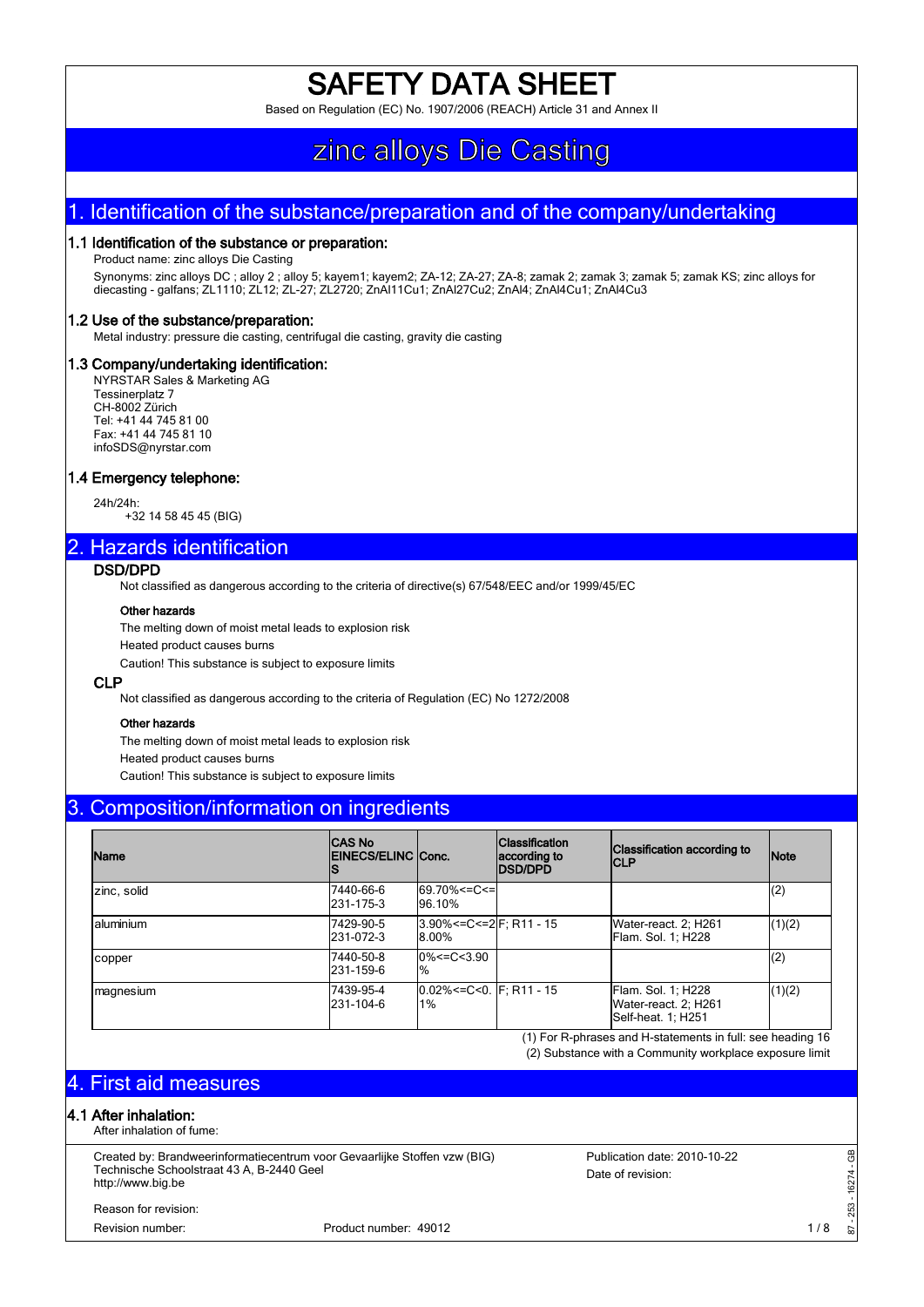Remove the victim into fresh air

Respiratory problems: consult a doctor/medical service

### **4.2 Skin contact:**

In case of burns:

Wash immediately with lots of water (15 minutes)/shower

Remove clothing while washing

Do not tear off solidified product from the skin

Do not remove clothing if it sticks to the skin

Cover wounds with sterile bandage

Consult a doctor/medical service

If burned surface > 10%: take victim to hospital

### **4.3 Eye contact:**

Rinse immediately with plenty of water for 15 minutes Take victim to an ophthalmologist

### **4.4 After ingestion:**

Not applicable

### 5. Fire-fighting measures

### **5.1 Suitable extinguishing media:**

### **5.2 Unsuitable extinguishing media:**

If molten: no water

### **5.3 Special exposure hazards:**

On burning formation of metallic fumes (zinc oxide) On burning formation of metallic fumes (zinc oxide) In molten state: violent to explosive reaction with water (moisture)

### **5.4 Instructions:**

Dilute toxic gases with water spray In case of metal bath fire: add metal blocks When cooling/extinguishing: no water in the substance

### **5.5 Special protective equipment for fire-fighters:**

Gloves Protective clothing Heat/fire exposure: compressed air/oxygen apparatus

### 6. Accidental release measures

### **6.1 Personal precautions:**

See heading 8.2

### **6.2 Environmental precautions:**

See heading 13

### **6.3 Methods for cleaning up:**

If melted: allow liquid to solidify before taking it up Pick-up the material Wash clothing and equipment after handling

### 7. Handling and storage

### **7.1 Handling:**

Avoid raising dust Observe strict hygiene Keep away from naked flames/heat On (re)melting down: dry and preheat installation before use Add only dry material to the metal bath

### **7.2 Storage:**

### **Safe storage requirements:**

Store in a dry area

Keep at temperature above dew point

Revision number: Product number: 49012 2 / 8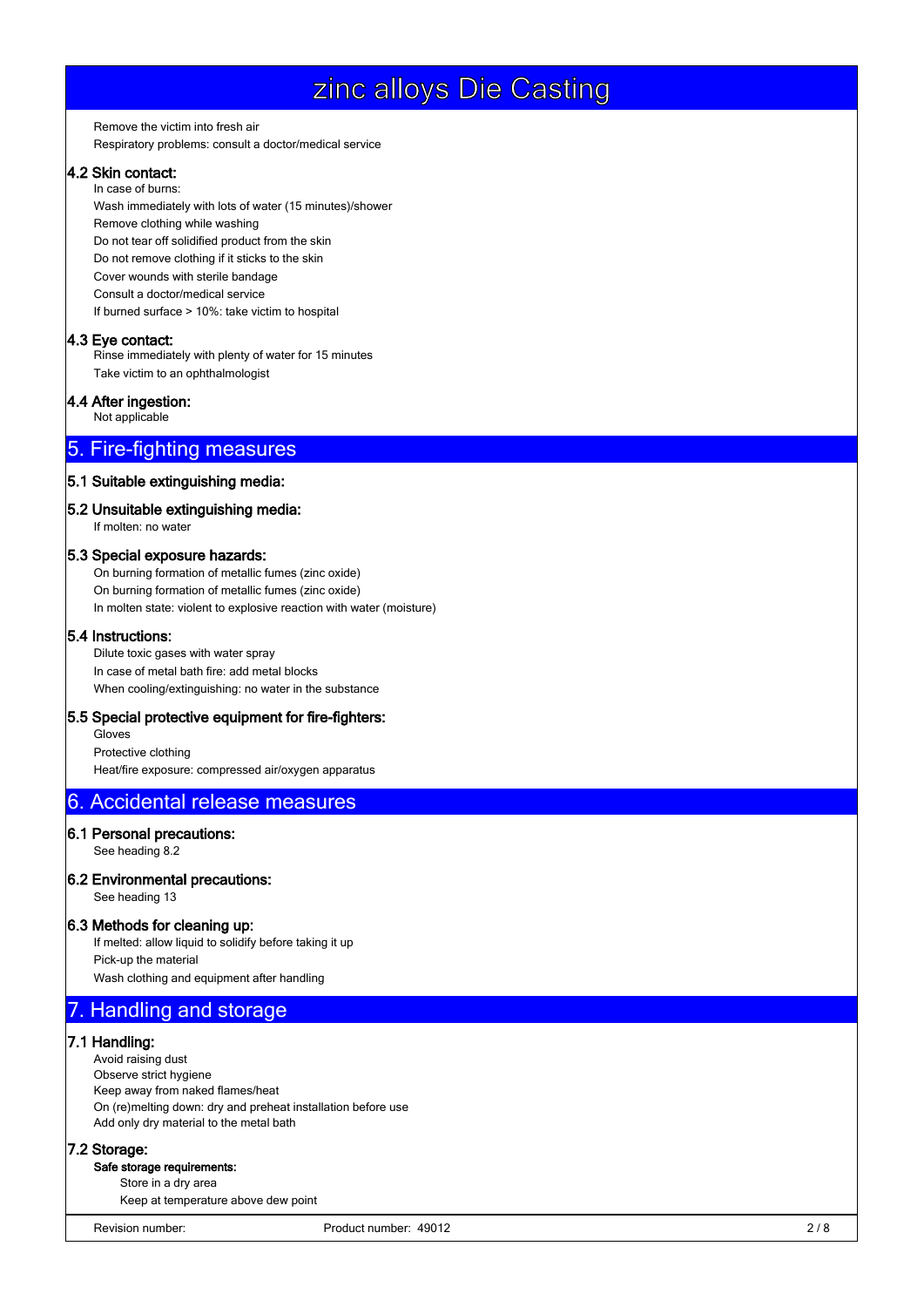Meet the legal requirements

**Keep away from:**

(strong) acids

### **7.3 Specific use(s):**

See information supplied by the manufacturer for the identified use(s)

### 8. Exposure controls/Personal protection

### **8.1 Exposure limit values:**

#### 8.1.1 Occupational exposure:

If limit values are applicable and available these will be listed below.

#### **Regulatory exposure limit (The Netherlands)**

| Koper (inhaleerbaar)                        | Time-weighted average<br>exposure limit | - ppm<br>$10.1$ mg/m <sup>3</sup> |
|---------------------------------------------|-----------------------------------------|-----------------------------------|
| Indicative exposure limit (the Netherlands) |                                         |                                   |
| Aluminium                                   | Time-weighted average<br>exposure limit | I- ppm<br>$10 \text{ mg/m}^3$     |
| Zinkoxide (rook)                            | Time-weighted average<br>exposure limit | l- ppm<br>$5 \text{ mg/m}^3$      |

#### **Limit Value (Belgium)**

| Aluminium (metaal)           | <b>Short time value</b>                 | ppm<br>- mg/m <sup>3</sup>       |  |
|------------------------------|-----------------------------------------|----------------------------------|--|
|                              | Time-weighted average<br>exposure limit | ppm<br>10 mg/m <sup>3</sup>      |  |
| Koper(rook)(als Cu)          | Short time value                        | ppm<br>$\cdot$ mg/m <sup>3</sup> |  |
|                              | Time-weighted average<br>exposure limit | ppm<br>$0.2$ mg/m <sup>3</sup>   |  |
| Koper(stof en nevel)(als Cu) | lShort time value                       | ppm<br>mg/m <sup>3</sup>         |  |
|                              | Time-weighted average<br>exposure limit | ppm<br>1 mg/m <sup>3</sup>       |  |
| Zinkoxide(rook)              | Short time value                        | ppm<br>$10 \text{ mg/m}^3$       |  |
|                              | Time-weighted average<br>exposure limit | ppm<br>$5 \text{ mg/m}^3$        |  |
| Zinkoxide(stof)              | <b>Short time value</b>                 | ppm<br>mg/m <sup>3</sup>         |  |
|                              | Time-weighted average<br>exposure limit | ppm<br>$10 \text{ mg/m}^3$       |  |

### **TLV (USA)**

| Aluminium, Metal                 | Short time value                         | $-$ mg/m <sup>3</sup>                |
|----------------------------------|------------------------------------------|--------------------------------------|
|                                  | Time-weighted average<br>exposure limit  | 1 R mg/m <sup>3</sup>                |
| Copper fume, dust & mists, as Cu | Short time value                         | l- (Cu) mg/mª                        |
|                                  | Time-weighted average<br>exposure limit  | $2.2$ fu/1du+a(Cu) mg/m <sup>3</sup> |
| Zinc oxide                       | Short time value                         | $10 R$ mg/m <sup>3</sup>             |
|                                  | Time-weighted average<br>lexposure limit | $2 R$ mg/m <sup>3</sup>              |

### **Limit Value (France)**

| Aluminium (métal/pulvérent)     |                       | Short time value                        | l- ppm<br>$-$ mg/m <sup>3</sup>                 |     |
|---------------------------------|-----------------------|-----------------------------------------|-------------------------------------------------|-----|
|                                 |                       | Time-weighted average<br>exposure limit | - ppm<br>$5 \frac{\mu}{10}$ p mg/m <sup>3</sup> |     |
| Cuivre(fumées/poussières en Cu) |                       | lShort time value                       | - ppm<br>- fu/2 p mg/m <sup>3</sup>             |     |
|                                 |                       | Time-weighted average<br>exposure limit | l- ppm<br>$0.2 \, \text{fu/1 p mg/m}^3$         |     |
| Zinc(oxyde de,fumées)           |                       | <b>IShort time value</b>                | l- ppm<br>- mg/m <sup>3</sup>                   |     |
| Revision number:                | Product number: 49012 |                                         |                                                 | 3/8 |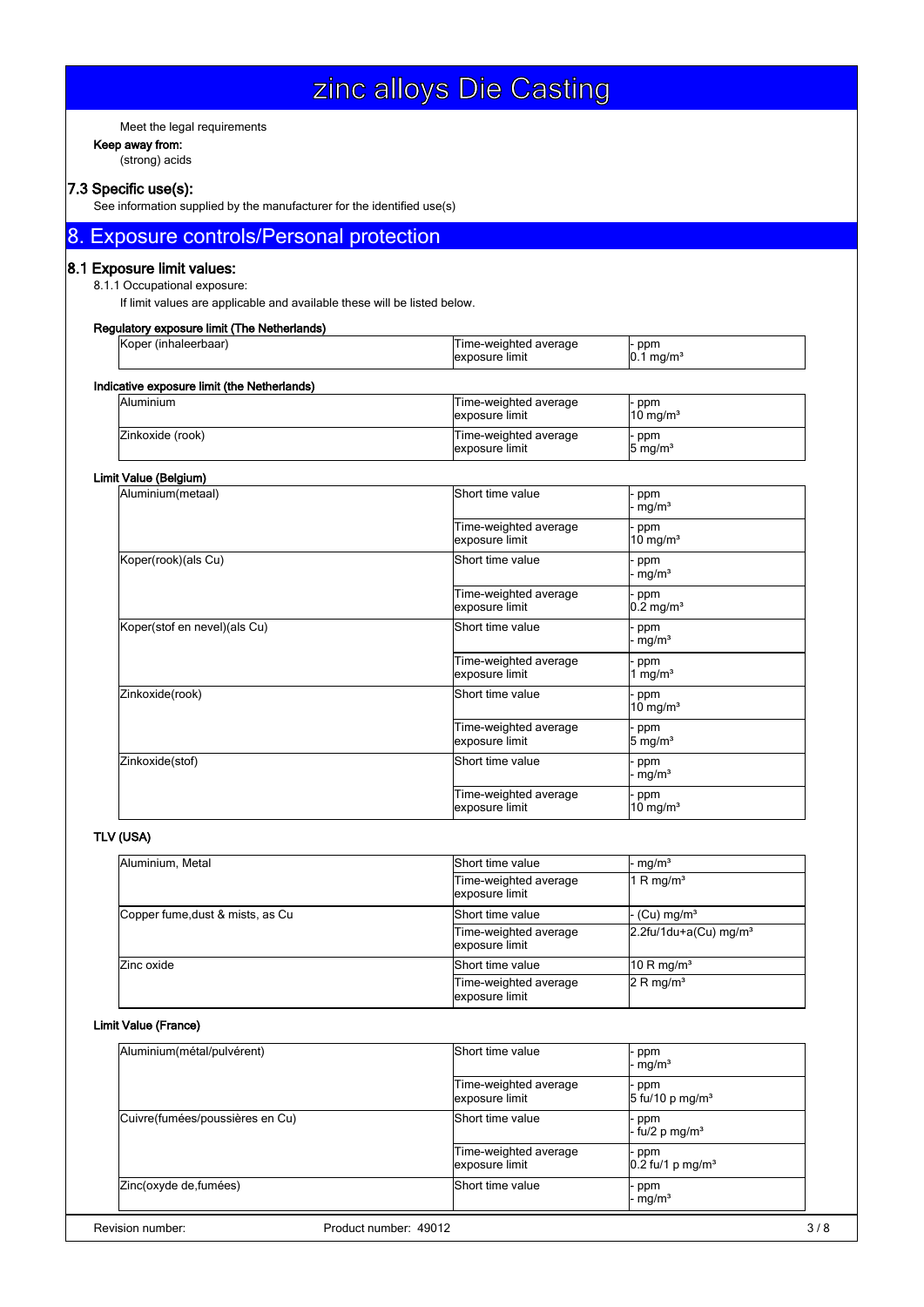| Zinc(oxyde de, fumées)     | Time-weighted average<br>exposure limit | I- ppm<br>$5$ fumées mg/m <sup>3</sup>  |
|----------------------------|-----------------------------------------|-----------------------------------------|
| Zinc(oxyde de, poussières) | Short time value                        | - ppm<br>$\vert$ - mg/m <sup>3</sup>    |
|                            | Time-weighted average<br>exposure limit | I- ppm<br>$10$ pouss. mg/m <sup>3</sup> |

### **Limit Value (UK)**

| Aluminium metal (inhalable and respirable dust) | <b>Short time value</b>                 | l- ppm<br>$-$ mg/m <sup>3</sup>                 |
|-------------------------------------------------|-----------------------------------------|-------------------------------------------------|
|                                                 | Time-weighted average<br>exposure limit | I- ppm<br>$4$ R/10 I mg/m <sup>3</sup>          |
| Copper fume, dusts and mist, as Cu              | <b>Short time value</b>                 | I- ppm<br>$2du+a(Cu)$ mg/m <sup>3</sup>         |
|                                                 | Time-weighted average<br>exposure limit | I- ppm<br>$ 0.2$ fu/1du+a(Cu) mg/m <sup>3</sup> |

## 8.1.2 Sampling methods:

| <b>Product name</b>                                   | <b>Test</b>  | Number                | Sampling method | Remarks |
|-------------------------------------------------------|--------------|-----------------------|-----------------|---------|
| Aluminium                                             | <b>NIOSH</b> | 7013                  | filter          |         |
| Aluminum                                              | <b>OSHA</b>  | <b>ID121</b>          |                 |         |
| Aluminum (Al)                                         | <b>NIOSH</b> | 8310                  |                 |         |
| Aluminum (as Al), Metal (Respirable<br>Fraction)      | <b>OSHA</b>  | <b>CSI</b>            |                 |         |
| Aluminum (as Al), Metal (Total Dust)                  | <b>OSHA</b>  | CSI                   |                 |         |
| Aluminum (as Al), Soluble Salts                       | <b>OSHA</b>  | CSI                   |                 |         |
| Aluminum (Elements)                                   | <b>NIOSH</b> | 7300                  | filter          |         |
| Aluminum (Elements, aqua regia<br>ashing)             | <b>NIOSH</b> | 7301                  | filter          |         |
| Aluminum (Elements, hot<br>block/HCl/HNO3 digestion)  | <b>NIOSH</b> | 7303                  | filter          |         |
| Copper                                                | <b>OSHA</b>  | ID 121                | filter          |         |
| Copper                                                | <b>OSHA</b>  | ID 125G               | filter          |         |
| Copper (Cr)                                           | <b>NIOSH</b> | 8310                  |                 |         |
| Copper (Cu)                                           | <b>NIOSH</b> | 8005                  |                 |         |
| Copper (Elements on wipes)                            | <b>NIOSH</b> | 9102                  | filter          |         |
| Copper (Elements)                                     | <b>NIOSH</b> | 7300                  | filter          |         |
| Copper (Elements, aqua regia ashing                   | <b>NIOSH</b> | 7301                  | filter          |         |
| Copper (Elements, hot<br>block/HCl/HNO3 digestion)    | <b>NIOSH</b> | 7303                  | filter          |         |
| Copper Dust and fume                                  | <b>NIOSH</b> | 7029                  |                 |         |
| Copper Dusts & Mists (as Cu)                          | OSHA         | CSI                   |                 |         |
| Copper Fume (as Cu)                                   | <b>OSHA</b>  | CSI                   |                 |         |
| Magnesium                                             | <b>OSHA</b>  | CSI                   |                 |         |
| Magnesium                                             | <b>OSHA</b>  | ID 121                | lfilter         |         |
| Magnesium (Elements)                                  | <b>NIOSH</b> | 7300                  | filter          |         |
| Magnesium (Elements, aqua regia<br>ashing)            | <b>NIOSH</b> | 7301                  | filter          |         |
| Magnesium (Elements, hot<br>block/HCl/HNO3 digestion) | <b>NIOSH</b> | 7303                  | filter          |         |
| Magnesium (Mg)                                        | <b>NIOSH</b> | 8005                  |                 |         |
| vary depending upon the compound:<br>alumina          | <b>NIOSH</b> | 8013                  | filter          |         |
| Zinc                                                  | <b>OSHA</b>  | <b>CSI</b>            |                 |         |
| Zinc                                                  | <b>NIOSH</b> | 7030                  |                 |         |
| Zinc                                                  | <b>OSHA</b>  | <b>ID 125</b>         |                 |         |
| Zinc                                                  | <b>OSHA</b>  | <b>ID 125G</b>        | filter          |         |
| Zinc                                                  | <b>OSHA</b>  | <b>ID 121</b>         | filter          |         |
| Zinc & Cpds (as Zn)                                   | <b>NIOSH</b> | 7030                  |                 |         |
| Zinc (Elements on wipes)                              | <b>NIOSH</b> | 9102                  | filter          |         |
| Zinc (Elements)                                       | <b>NIOSH</b> | 7300                  | filter          |         |
| Zinc (Elements, aqua regia ashing)                    | <b>NIOSH</b> | 7301                  | filter          |         |
| Zinc (Elements, hot block/HCl/HNO3<br>digestion)      | <b>NIOSH</b> | 7303                  | filter          |         |
| Zinc (Zn)                                             | <b>NIOSH</b> | 8005                  |                 |         |
| Zinc (Zn)                                             | <b>NIOSH</b> | 8310                  |                 |         |
| Zinc Oxide                                            | <b>NIOSH</b> | 7502                  | filter          |         |
| Revision number:                                      |              | Product number: 49012 |                 |         |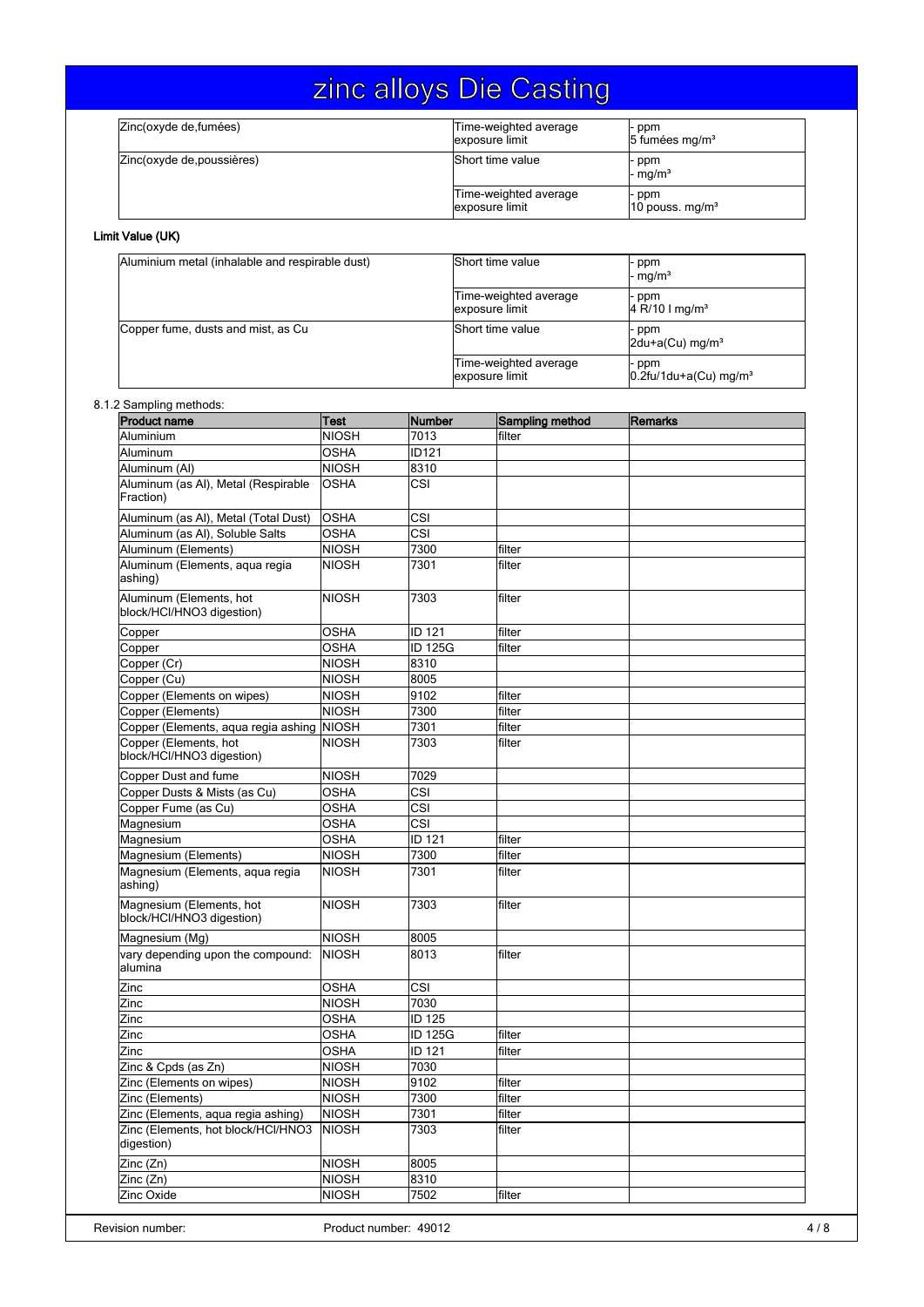| Zinc Oxide                       | <b>OSHA</b>  | <b>ID 143</b> | <b>Ifilter</b> |  |
|----------------------------------|--------------|---------------|----------------|--|
| <b>Zinc Oxide</b>                | <b>OSHA</b>  | <b>ID 121</b> | <b>Ifilter</b> |  |
| <b>Zinc Oxide</b>                | <b>NIOSH</b> | 7030          |                |  |
| Zinc Oxide (Respirable Fraction) | <b>OSHA</b>  | <b>CSI</b>    |                |  |
| <b>Zinc Oxide (Total Dust)</b>   | <b>OSHA</b>  | <b>CSI</b>    |                |  |
| IZinc Oxide Fume                 | <b>OSHA</b>  | <b>ID 125</b> |                |  |
| IZinc Oxide Fume                 | <b>OSHA</b>  | ICSI          |                |  |

### **8.2 Exposure controls:**

8.2.1 Occupational exposure controls:

Measure the concentration in the air regularly

Carry operations in the open/under local exhaust/ventilation or with respiratory protection

Personal protective equipment:

a) Respiratory protection:

Dust production: dust mask with filter type P2

- b) Hand protection:
	- Gloves

On heating: insulated gloves

- leather

c) Eye protection:

On (re)melting down: face shield

d) Skin protection: Protective clothing

On (re)melting down: heatproof clothing

Protective clothing against molten metal splash (EN-ISO 9185)

Protective clothing for workers exposed to heat (EN-ISO 11612)

Safety shoes type S3

8.2.2 Environmental exposure controls:

See headings 6.2, 6.3 and 13

### 9. Physical and chemical properties

### **9.1 General information:**

| Physical form | Solid                                              |
|---------------|----------------------------------------------------|
|               | Metal                                              |
|               | Physical state depending on the production process |
| <b>Odour</b>  | <b>Odourless</b>                                   |
| Colour        | Grev                                               |

### **9.2 Important health, safety and environmental information:**

| Boiling point          | 1900-910 °C      |
|------------------------|------------------|
| Flashpoint             | Not applicable   |
| Relative density       | 4-               |
| Solubility in solvents | Soluble in acids |

### **9.3 Other information:**

Melting point 375-485 °C

### 10. Stability and reactivity

### **10.1 Conditions to avoid:**

### **Possible fire hazard**

heat sources

### **Stability**

Stable under normal conditions

### **Reactions**

In molten state: violent to explosive reaction with water (moisture) Oxidizes slowly in moist air

### **10.2 Materials to avoid:**

(strong) acids

### **10.3 Hazardous decomposition products:**

Reacts with (some) acids: release of highly flammable gases/vapours (hydrogen) On burning formation of metallic fumes (zinc oxide)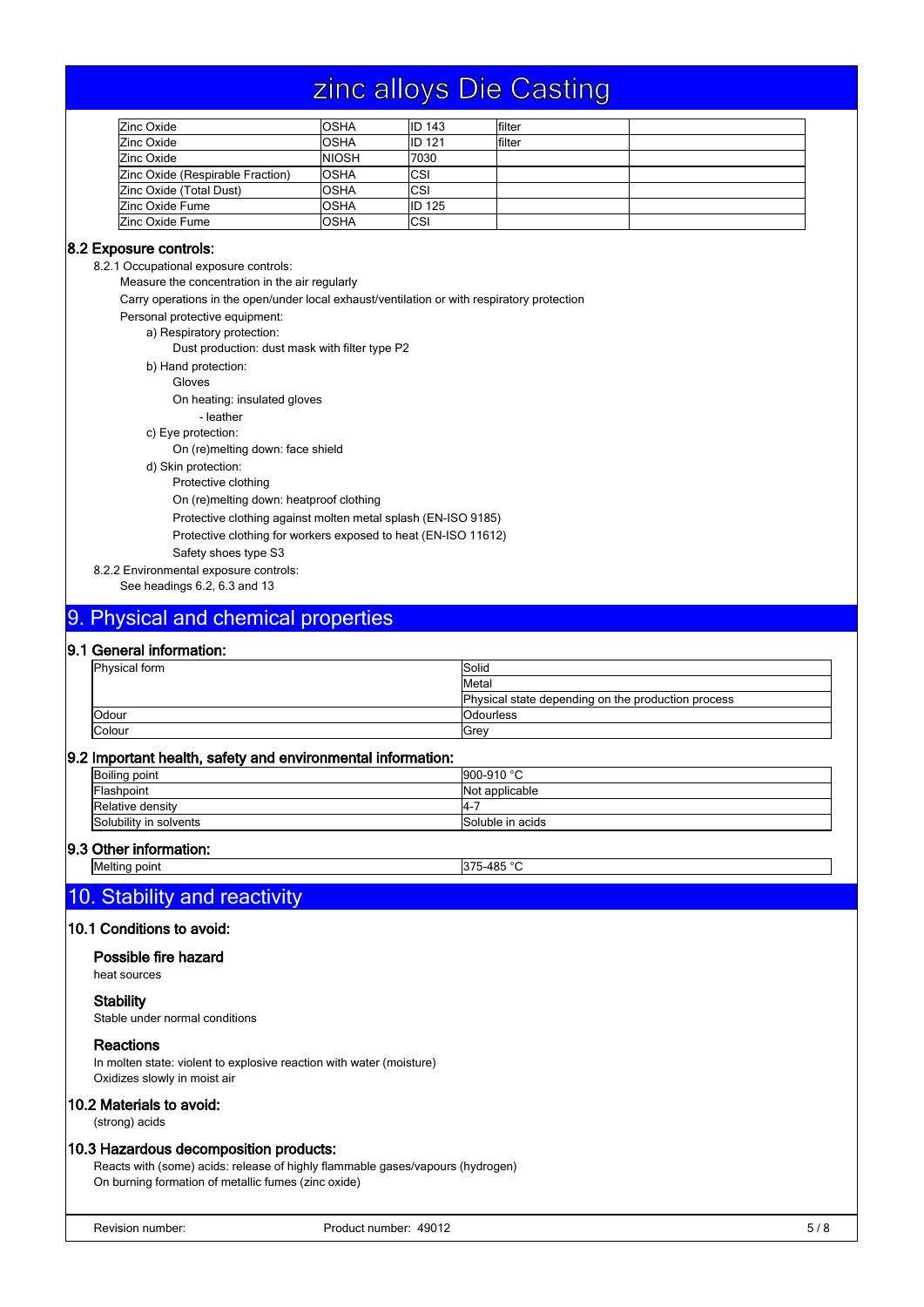### 11. Toxicological information

### **11.1 Acute toxicity:**

magnesium

LD50 oral (rat) > 2000 mg/kg

### **11.2 Chronic toxicity:**

Caution! This substance is subject to exposure limits

The chronic toxicity (carc - mut - reprotox) of the component(s) relates only to the substance in finely divided state and/or in molten state

Contains a substance of group C (MAK-Schwangerschaftsgruppe)

#### copper

| MAK - Schwangerschaft Gruppe |     |
|------------------------------|-----|
| zinc, solid                  |     |
| MAK - Schwangerschaft Gruppe |     |
| aluminium                    |     |
| TLV - Carcinogen             | IA4 |
| MAK - Schwangerschaft Gruppe | IC  |

### **11.3 Acute effects/symptoms:**

#### **Inhalation:**

AFTER INHALATION OF DUST: Irritation of the nasal mucous membranes Dry/sore throat Coughing AFTER INHALATION OF FUME: Feeling of weakness Metal fume fever Vomiting Nausea

### **Skin contact:**

IF MELTING: Burns

#### **Eye contact:**

IF MELTING: Burns

### **Ingestion:**

Not applicable

### **11.4 Chronic effects:**

### 12. Ecological information

### **12.1 Ecotoxicity:**

### **12.2 Mobility:**

Volatile organic compounds (VOC) Not applicable Solubility in/reaction with water **Literature reports:** insoluble in water **12.3 Persistence and degradability:** BOD20 Not applicable

Biodegradability: not applicable

#### **12.4 Bioaccumulative potential:** No bioaccumulation data available

### **12.5 Results of PBT assessment:**

Not applicable, based on available data

### **12.6 Other adverse effects:**

Revision number: 6/8 and 12 and 12 and 12 and 12 and 13 and 13 and 14 and 15 and 16 and 16 and 16 and 16 and 1

Substance sinks in water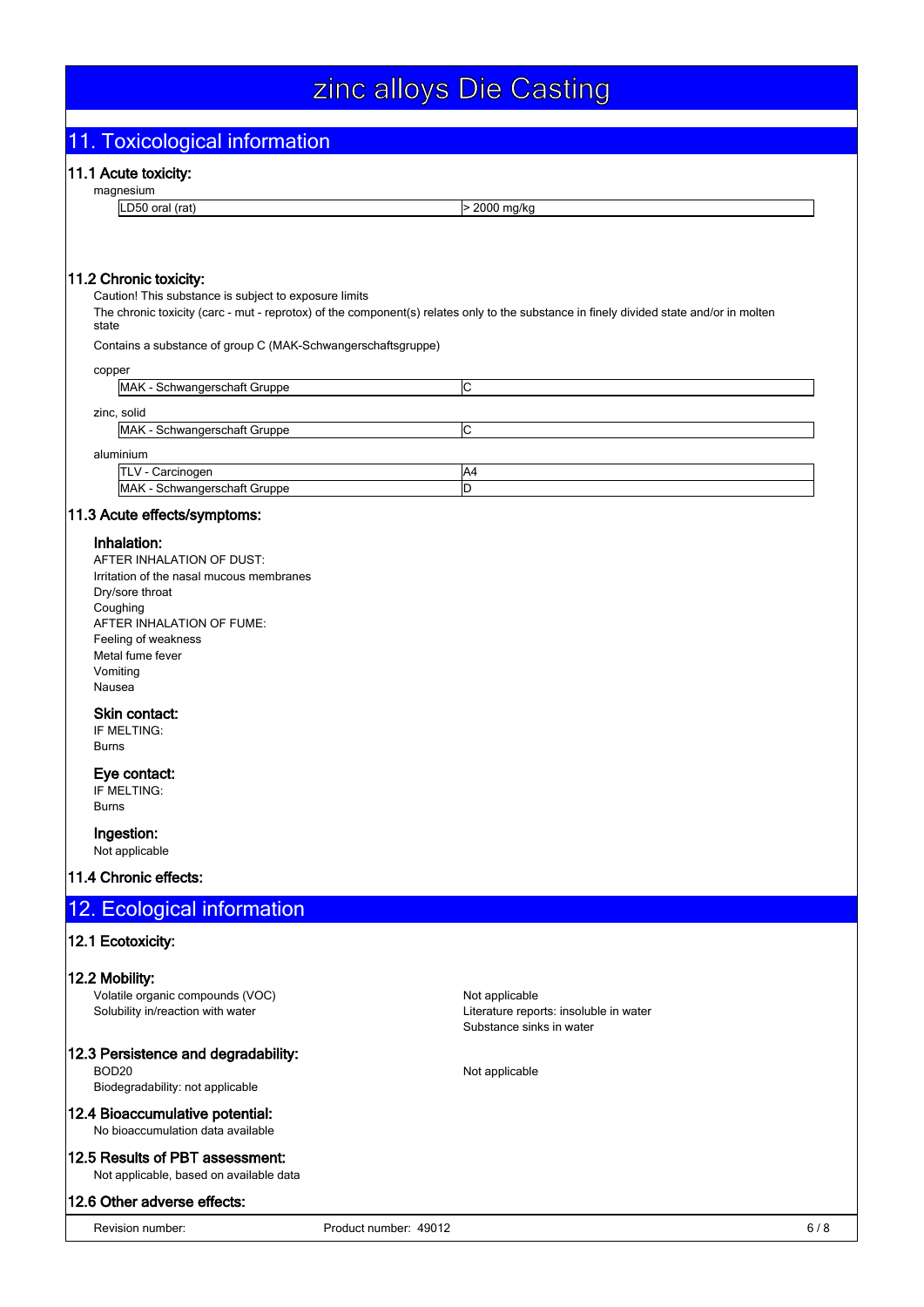Not dangerous for the ozone layer (1999/45/EC)

### 13. Disposal considerations

### **13.1 Provisions relating to waste:**

Waste material code (Directive 2008/98/EC, decision 2001/118/EC)

11 01 99 : wastes not otherwise specified

Depending on branch of industry and production process, also other EURAL codes may be applicable Can be considered as non hazardous waste according to Directive 2008/98/EC

### **13.2 Disposal methods:**

Recycle/reuse

Remove waste in accordance with local and/or national regulations Do not discharge into drains or the environment

### **13.3 Packaging/Container:**

No available data

### 14. Transport information

### **ADR**

| .                                        |             |
|------------------------------------------|-------------|
| Transport                                | Not subject |
| <b>UN</b> number                         |             |
| <b>Class</b>                             |             |
| Packing group                            |             |
| Hazard identification number             |             |
| Classification code                      |             |
| Labels                                   |             |
| Environmentally hazardous substance mark |             |
|                                          |             |

### **RID**

| Transport                                | Not subject |
|------------------------------------------|-------------|
| UN number                                |             |
| Class                                    |             |
| Packing group                            |             |
| Classification code                      |             |
| Labels                                   |             |
| Environmentally hazardous substance mark |             |

### **ADNR**

| Transport                                | Not subject |
|------------------------------------------|-------------|
| UN number                                |             |
| <b>Class</b>                             |             |
| Packing group                            |             |
| Classification code                      |             |
| Labels                                   |             |
| Environmentally hazardous substance mark |             |

**IMO**

| Transport                                | Not subject |
|------------------------------------------|-------------|
| UN number                                |             |
| <b>Class</b>                             |             |
| Packing group                            |             |
| Labels                                   |             |
| Marine pollutant                         |             |
| Environmentally hazardous substance mark |             |

### **ICAO**

| -----            |                       |             |     |
|------------------|-----------------------|-------------|-----|
| Transport        |                       | Not subject |     |
| UN number        |                       |             |     |
| <b>Class</b>     |                       |             |     |
|                  |                       |             |     |
| Revision number: | Product number: 49012 |             | 7/8 |